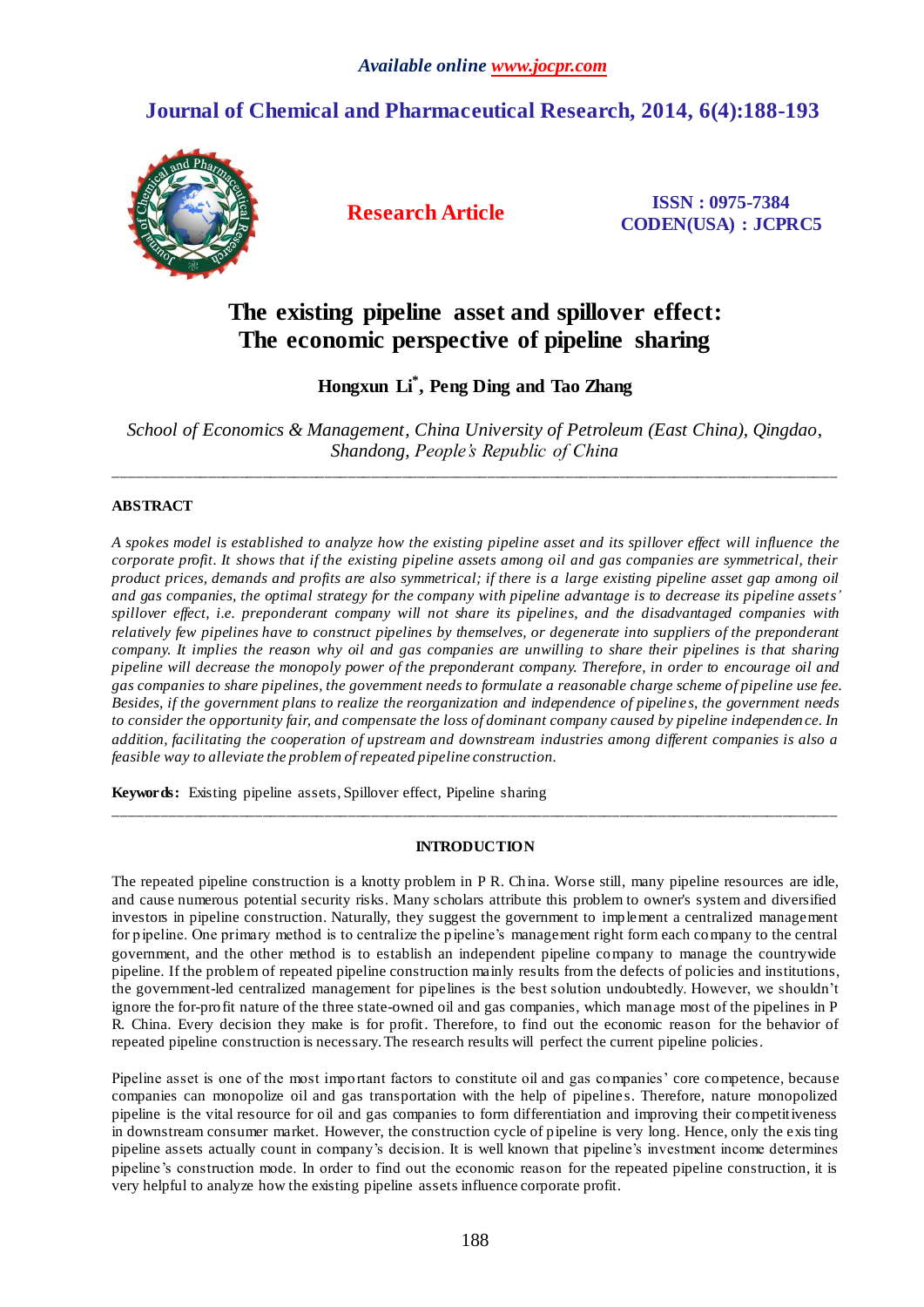The economics literature on product differentiation originates from the seminal paper of Hotelling [1]. The Hotelling model considers a market with two stores located symmetrically on a line and consumers are uniformly distributed on the line. Hotelling model uses the transportation costs to represent the difference between the two stores' products, and presents an explanation for the differentiation. For a long while, the Hotelling model ha s become a standard tool in oligopoly analysis [2]. As research continues, it is important to develop a new model which can be used to analyze more than two firms. Salop presents the circle model which allows an arbitrary number of differentiated oligopoly firms [3]. Although the circle model is powerful on the localized competition, it is powerless on the nonlocalized competition. As to the development of nonlocalized competition model, Chamberlin and Edward [4], Schulz and Stahl [5], Dixit and Stiglitz [6], Perloff and Salop [7], etc. all make outstanding contributions. Chen and Riordan present the Spokes model which extends the Hotelling model to allow an arbitrary number of differentiated oligopoly firms on nonlocalized competition [2].

*\_\_\_\_\_\_\_\_\_\_\_\_\_\_\_\_\_\_\_\_\_\_\_\_\_\_\_\_\_\_\_\_\_\_\_\_\_\_\_\_\_\_\_\_\_\_\_\_\_\_\_\_\_\_\_\_\_\_\_\_\_\_\_\_\_\_\_\_\_\_\_\_\_\_\_\_\_\_*

Nowadays, the three state-owned oil and gas companies, i.e. CNPC, Sinopec and CNOOC, monopolize the oil and gas market of P R. China. One prominent manifestation of their differentiation is their different monopoly power in downstream consumer market which derives from their different existing pipeline asset scale. Therefore, based on Spokes model, this paper analyzes how the various structure of existing pipeline asset influence companies' pipeline sharing strategy and investment strategy. Finally, we present an economic explanation for repeated pipeline construction.

#### **2. The Spokes Model On Existing Pipeline Assets**

Based on the basic spokes model presented by Yongmin and Michael (2005), this paper introduces another two variables, i.e. the existing pipeline asset and its spillover effect. We use pipeline's spillover effect to describe the pipeline's sharing level among oil and gas companies here. In other words, spillover effect describes the convenience for companies to use other companies' pipelines.



There are three oil and gas companies presenting identical products in the market. Each company is presented by a point that is the origin of a line with its length being  $\frac{1}{2}$  $\frac{1}{x}$ , as it is shown in fig.1. Obviously, the market is constituted of three spokes with a common core. We let i denote company, then we have  $i = 1,2,3; l<sub>i</sub>$  denote the spoke where company i is located on;  $I_i$  denote the existing pipeline asset of company i;  $\alpha_{_{ij}}$  denote the spillover effect of company i, where  $\alpha_{ii} = 1$ ,  $0 \le \alpha_{ij} \le 1$ ; the company i's cost function of pipeline investment is  $\frac{1}{2} \psi I_i^2$ 2  $\frac{1}{2}\psi I_i^2$ , where  $\psi > 0$  denotes the marginal cost of pipeline investment [8,9]. Let c denote pipeline maintenance cost, a denote pipeline's charge for use, and we assume a=c. The variable cost of production is normalized to 0.

Consumers are uniformly distributed on the spokes network, and the total mass of consumers is normalized to unity. A consumer's location on the network is fully characterized by a vector  $(l_i, x_i)$ , meaning that the consumer is on  $l_i$ 

at a distance  $x_i$  to company i (the origin of  $l_i$ ). Consumer pays  $p_i$  for unit product bought from company i, and consumer's utility is v; while consumer's utility is zero if he doesn't buy any product. Any consumer must travel on the spokes to reach any firm where he wishes to purchase the product, incurring positive transportation costs. The unit transportation cost, t, is normalized to unity.

Company i chooses a price strategy  $p_i(x_i|\sum I_i)$ , and customers choose to buy from the company providing the good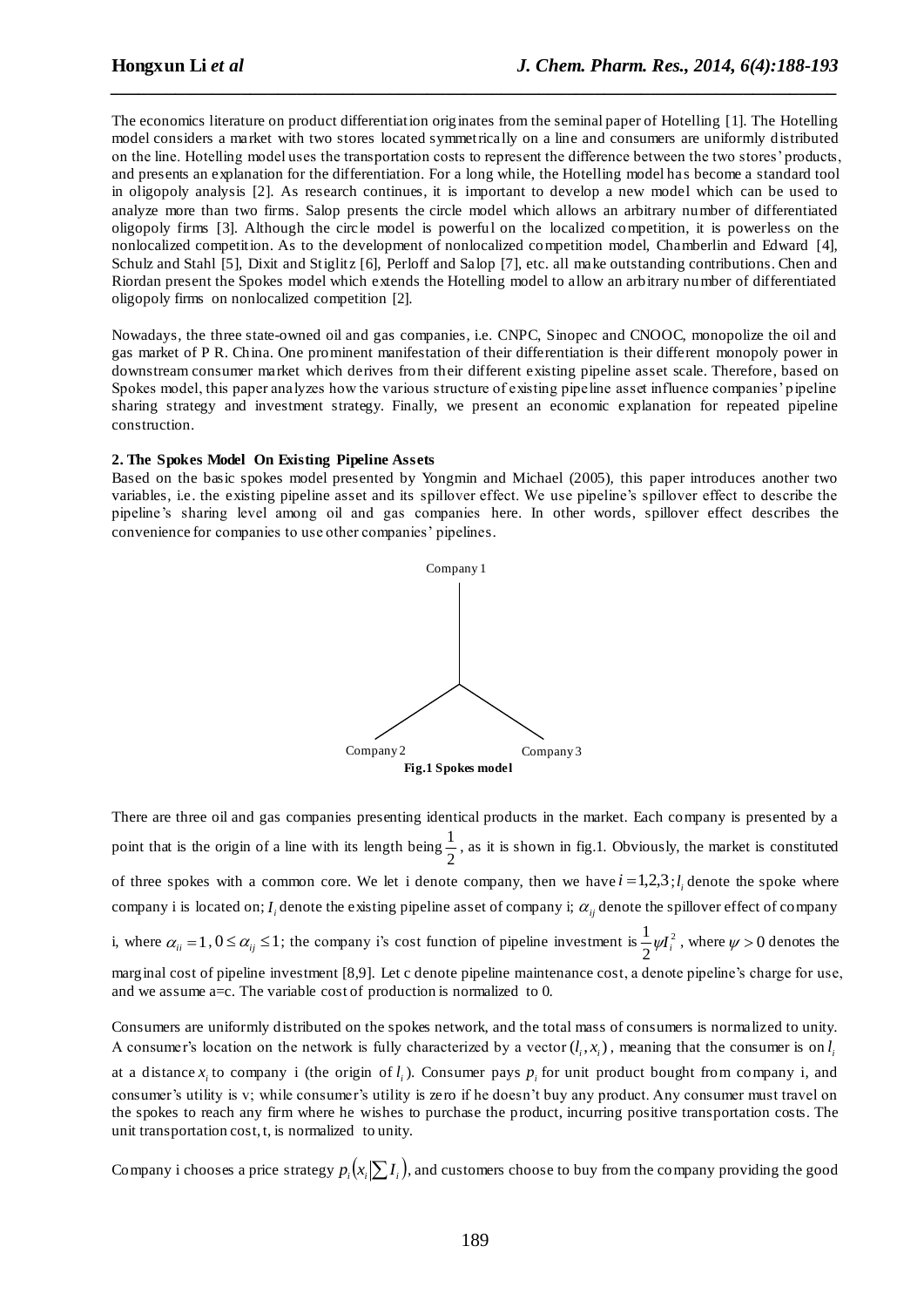at the lowest price. Naming X as the set of customers' location  $x_i$  over the spokes network, then the demand function of company i,  $q_i$ , is:  $q_i(p_i, p_{-i}) = \{x \in X, s.t. p_i(x | \sum I_i) \le \min\{p_{-i}(x | \sum I_i)\}\}.$ 

*\_\_\_\_\_\_\_\_\_\_\_\_\_\_\_\_\_\_\_\_\_\_\_\_\_\_\_\_\_\_\_\_\_\_\_\_\_\_\_\_\_\_\_\_\_\_\_\_\_\_\_\_\_\_\_\_\_\_\_\_\_\_\_\_\_\_\_\_\_\_\_\_\_\_\_\_\_\_*

Then we have 
$$
q_i = \frac{1}{3} \left( 1 + \frac{\sum p_{-i} - 2p_i}{2} + \frac{2\alpha_{ii} - \sum_{j=-i}^{\infty} \alpha_{ij}}{2} I_i + \sum_{j=-i}^{\infty} \frac{2\alpha_{ji} - \alpha_{jj} - \alpha_{jj}}{2} I_j \right).
$$

Obviously, part of  $q_i$  benefits from the pipeline investment of company  $-i$ , and company i should pay for this part of  $q_i$ . We define the part of  $q_i$  which benefits from other companies' pipeline investment as the pipeline's transmission capacity which company i purchases. Similarly, we define the demands of other companies which benefit from company i's pipeline investment as the pipeline's transmission capacity which company i sell. Therefore, the amount of pipeline's transmission capacity which company i purchases is  $\frac{1}{3} \sum_{j=i}^n \alpha_{ji} I_j$  $\frac{1}{2} \sum \alpha_{ii} I_i$ , and the amount of pipeline's transmission capacity which company i sell is  $\frac{1}{3}I_i\sum_{j=i}^N \alpha_{ij}$  $\frac{1}{2}I_i\sum\alpha_{ii}$ .

Therefore, the profit function of company i is:  
\n
$$
\pi_i = \frac{1}{3} \left( 1 + \frac{\sum_{j=1}^{n} P_{-i} - 2p_i}{2} + \frac{2\alpha_{ii} - \sum_{j=i}^{n} \alpha_{ij}}{2} I_i - \frac{\sum_{j=i}^{n} (\alpha_{jj} \dot{r}_{j})}{2} \right) (p_i - c) + \frac{1}{3} \left( \sum_{j=i}^{n} \alpha_{ji} I_j \right) (p_i - a) + \frac{1}{3} I_i \sum_{j=i}^{n} \alpha_{ij} (a - c) - \frac{1}{2} \gamma I_i^2
$$

Calculate the first-order derivation of  $\pi_i$ , and let  $\frac{\partial n_i}{\partial x_i} = 0$  $\partial$  $\partial \pi_i$ *i p*  $\frac{\pi_i}{\sigma} = 0$ , then we have:

$$
p_{i} = 1 + \frac{2\alpha_{ii} - \sum_{j=-i}^{2} \alpha_{ij}}{5} I_{i} + \sum_{j=-i}^{2} \frac{2\alpha_{ji} - \alpha_{jj} - \alpha_{jj}}{5} I_{j} + c - \frac{3}{5} \psi \left( 3I_{i} + \sum_{j=-i}^{2} I_{j} \right);
$$
  
\n
$$
q_{i} = \frac{1}{3} \left( 1 + \frac{2\alpha_{ii} - \sum_{j=-i}^{2} \alpha_{ij}}{5} I_{i} + \sum_{j=-i}^{2} \frac{2\alpha_{ji} - \alpha_{jj} - \alpha_{jj}}{5} I_{j} \right) + \frac{3}{5} \psi \left( 2I_{i} - \sum_{j=-i}^{2} I_{j} \right).
$$

#### **3. The Example And Analysis**

Let  $a = c = 3$ , and  $\psi = 0.01$ . The results are in Table 1 which is grouped by spillover effect and divided into four groups. Then we use Table 1 to analyze how the structure of existing pipeline asset and its spillover effect influence the pipeline sharing strategy and investment strategy.

**Table 1: the price s, demands and profits of different structure s of existing pipeline asset and its spillover effect**

| groups                | 11 | 12           | <b>I3</b>    | pl    | p2    | p3    | ql    | q2       | q3       | πl       | $\pi$ 2  | $\pi$ 3  |
|-----------------------|----|--------------|--------------|-------|-------|-------|-------|----------|----------|----------|----------|----------|
|                       | 4  | 4            | 4            | 3.880 | 3.880 | 3.880 | 0.333 | 0.333    | 0.333    | 0.213    | 0.213    | 0.213    |
| (1) $\alpha_{ij} = 1$ | 6  | 6            | 6            | 3.820 | 3.820 | 3.820 | 0.333 | 0.333    | 0.333    | 0.093    | 0.093    | 0.093    |
|                       | 8  | 8            | 8            | 3.760 | 3.760 | 3.760 | 0.333 | 0.333    | 0.333    | $-0.067$ | $-0.067$ | $-0.067$ |
| (2) $\alpha_{ii} = 1$ | 4  | 4            | 4            | 3.880 | 3.880 | 3.880 | 0.333 | 0.333    | 0.333    | 0.213    | 0.213    | 0.213    |
|                       | 6  | 6            | 6            | 3.820 | 3.820 | 3.820 | 0.333 | 0.333    | 0.333    | 0.093    | 0.093    | 0.093    |
| $\alpha_{ij} = 0$     | 8  | 8            | 8            | 3.760 | 3.760 | 3.760 | 0.333 | 0.333    | 0.333    | $-0.067$ | $-0.067$ | $-0.067$ |
|                       | 4  | $\theta$     | $\mathbf{0}$ | 3.928 | 3.976 | 3.976 | 0.349 | 0.325    | 0.325    | 0.244    | 0.318    | 0.318    |
| (3) $\alpha_{ij} = 1$ | 6  | $\Omega$     | $\Omega$     | 3.892 | 3.964 | 3.964 | 0.357 | 0.321    | 0.321    | 0.139    | 0.310    | 0.310    |
|                       | 8  | $\Omega$     | 0            | 3.856 | 3.952 | 3.952 | 0.365 | 0.317    | 0.317    | $-0.007$ | 0.302    | 0.302    |
| (4) $\alpha_{ij} = 1$ | 4  | $\theta$     | $\Omega$     | 5.528 | 3.176 | 3.176 | 0.883 | 0.059    | 0.059    | 2.151    | 0.010    | 0.010    |
|                       | 6  | $\mathbf{0}$ | $\mathbf{0}$ | 6.292 | 2.764 | 2.764 | 1.157 | $-0.079$ | $-0.079$ | 3.630    | 0.019    | 0.019    |
| $\alpha_{1i} = 0$     | 8  | $\theta$     | 0            | 7.056 | 2.352 | 2.352 | 1.432 | $-0.216$ | $-0.216$ | 5.488    | 0.140    | 0.140    |

Groups 1 and 2 describe the condition where the existing pipeline assets among oil and gas companies are symmetrical. In group 1, pipeline's spillover effect is 1, and the three companies' product price s, demands and profits are also symmetrical. As their existing pipeline assets increase, their product prices and the profits become lower and lower, while the demands remain unchanged. In group 2, pipeline's spillover effect is 0, and the result is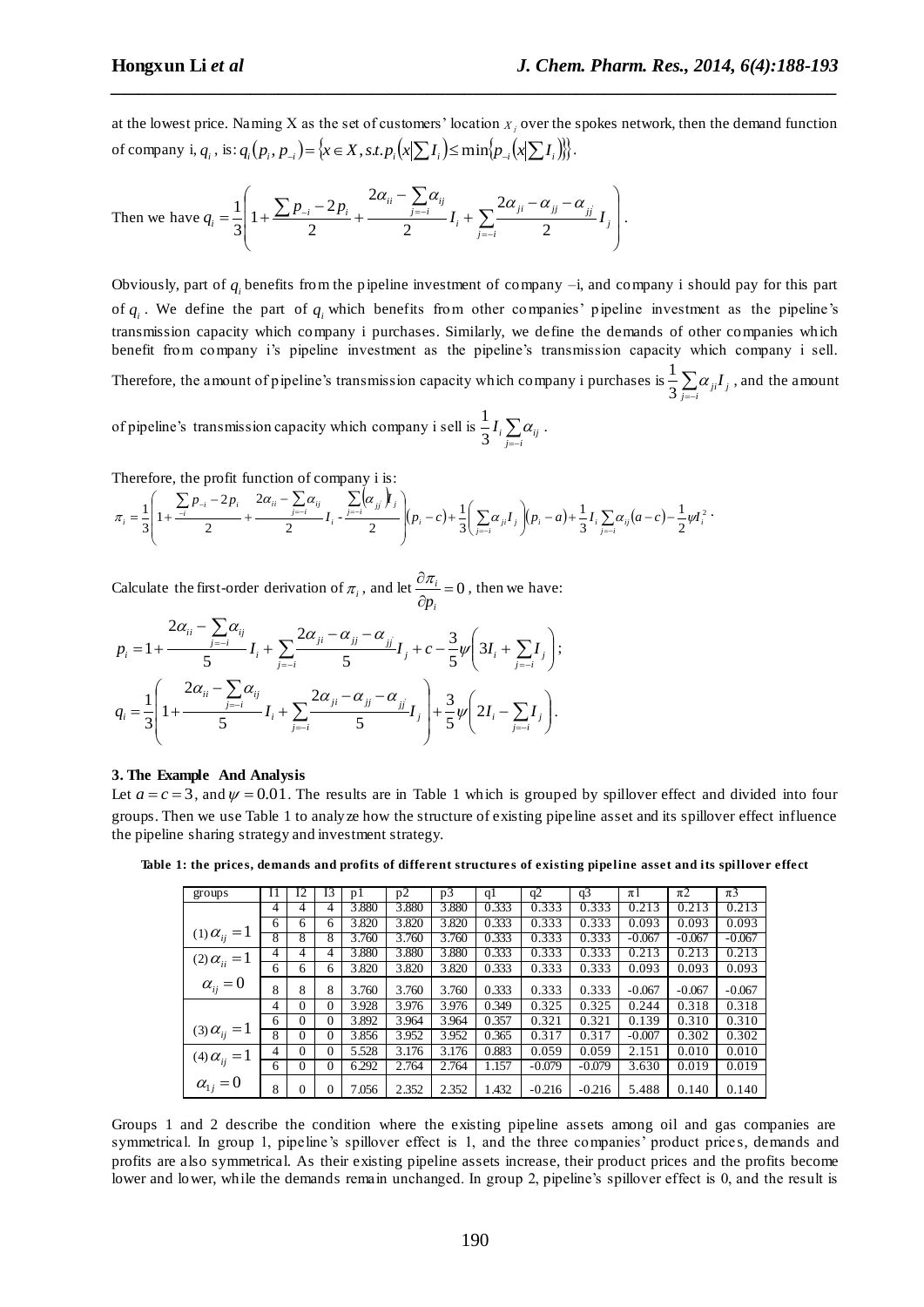same to group 1's, because we assume a=c. Group 1 and 2 ind icate that when the existing pipeline assets among oil and gas companies are symmetrical, pipeline's spillover effect makes no difference on product price s, demands and profits of the three companies. It means that whether companies share their pipeline ma kes no difference. Besides, each company can't make full use of its pipelines, and pipelines keep high cost to operate. Therefore, the more pipelines a company has, the lower profit it earns.

*\_\_\_\_\_\_\_\_\_\_\_\_\_\_\_\_\_\_\_\_\_\_\_\_\_\_\_\_\_\_\_\_\_\_\_\_\_\_\_\_\_\_\_\_\_\_\_\_\_\_\_\_\_\_\_\_\_\_\_\_\_\_\_\_\_\_\_\_\_\_\_\_\_\_\_\_\_\_*

Groups 3 and 4 describe the condition where the existing pipeline assets among oil and gas companies are asymmetrical. Particularly, we let the existing pipeline assets of company 2 and 3 is 0. In group 3, pipeline's spillover effect is 1. For product price, the more pipeline assets company 1 has, the lower product prices the three companies will claim, but the company 1 suffers a bigger price falling range than the other two companies. For product demand, as the existing pipeline assets increase, company 1's demand increases, while company 2 and 3's demands decrease. For profit, the three companies' profits are negatively related to the existing pipeline assets. Besides, the profit of company 1 is lower than company 2 and 3's. The reason is that pipeline's spillover effect is 1, and it makes pipeline assets no difference among the three companies. The existing pipeline assets of company 1 should have been its important competitive edge in downstream consumer market. However, because of pipeline's spillover effect being 1, company 1 loss its pipeline advantage. What's worse, company 1 has to afford the cost of pipeline investment by itself, and company 1 suffers a higher cost, because a=c. In group 4, pipeline's spillover effect is 0. As the existing pipeline assets increase, the product price, the demand and the profit of company 1 increase. However, the other two companies' product prices and demands decrease, but their profits also increase like company 1. Note that when company 1's existing pipeline assets are 6 and 8, the demands of the other two companies are negative. It implies that company 2 and 3 will abandon the downstream consumer market, and turn to suppliers of company 1. It means that company 2 and 3 provide company 1 with oil and gas products and gain profits. Meanwhile, company 1 monopolizes the downstream consumer market completely, depending on its pipeline advantage. Group 3 and group 4 show the significance of pipelines in the downstream consumer market.

#### **CONCLUSION**

Based on the Spokes model, we analyze how the existing pipeline asset and its spillover effect influence the corporate profit. Afterwards, we obtain the Eq.s of product price, the demand and profit, and present an example to illustrate the model result. The primary conclusions are as follows:

(1) When the existing pipeline assets among oil and gas companies are symmetrical, their product prices, demands and profits are also symmetrical. Besides, pipeline's spillover effect makes no difference.

(2) When there exist companies with absolute pipeline advantage over other companies, pipeline's sp illover effect will have a significant influence on product prices, demands and profits: if pipeline's spillover effect is 1, the dominant company will be trapped in a negative situation in the downstream consumer market; however, if pipeline's spillover effect is 0, the dominant company will monopolize the entire market gradually, as its existing pipeline assets increase, and the disadvantaged companies have to turn to suppliers of dominant company.

Therefore, the three oil and gas companies' pipeline sharing and investment strategies are:

(1) The dominant company will try to keep the lowest spillover effect to enhance its monopoly power in the downstream consumer market, i.e. the dominant company will not share its pipelines with other companies.

(2) The disadvantaged companies have two strategies: constructing pipelines to bridge the gap of pipeline, or becoming the suppliers of dominant company.

In P R. China, CNPC is the first company to realize the importance of pipeline assets. As a consequence, CNPC has an absolute pipeline advantage. One of the evidences is that its pipeline company has been the dominant professional company in pipeline transportation domain in P R. China. As the dominant company, the optimal strategy is to keep the lowest spillover effect, i.e. CNPC will not share its pipelines. Sinopec and CNOOC are very late to start constructing pipelines, and they are disadvantaged companies in fact. However, because Sinopec and CNOOC are integrative companies, they do not abandon the downstream consumer market, definitely. Therefore, they prefer to construct pipelines to bridge the pipeline gap. Obviously, it will lead to a repeated pipeline construction. Besides, according to the first conclusion, the cooperation on pipeline is relatively easy to come true between Sinopec and CNOOC, because their pipeline assets are alike.

The most intuitionistic solution to the repeated pipeline construction is to found an independent pipeline company to manage the countrywide pipelines. However, we should note that if the government can promise that sharing pipeline will not deteriorate the dominant company's competitive edge, the dominant company will not refuse sharing pipeline. In practice, some alternative plans are more moderate for government to solve the problem.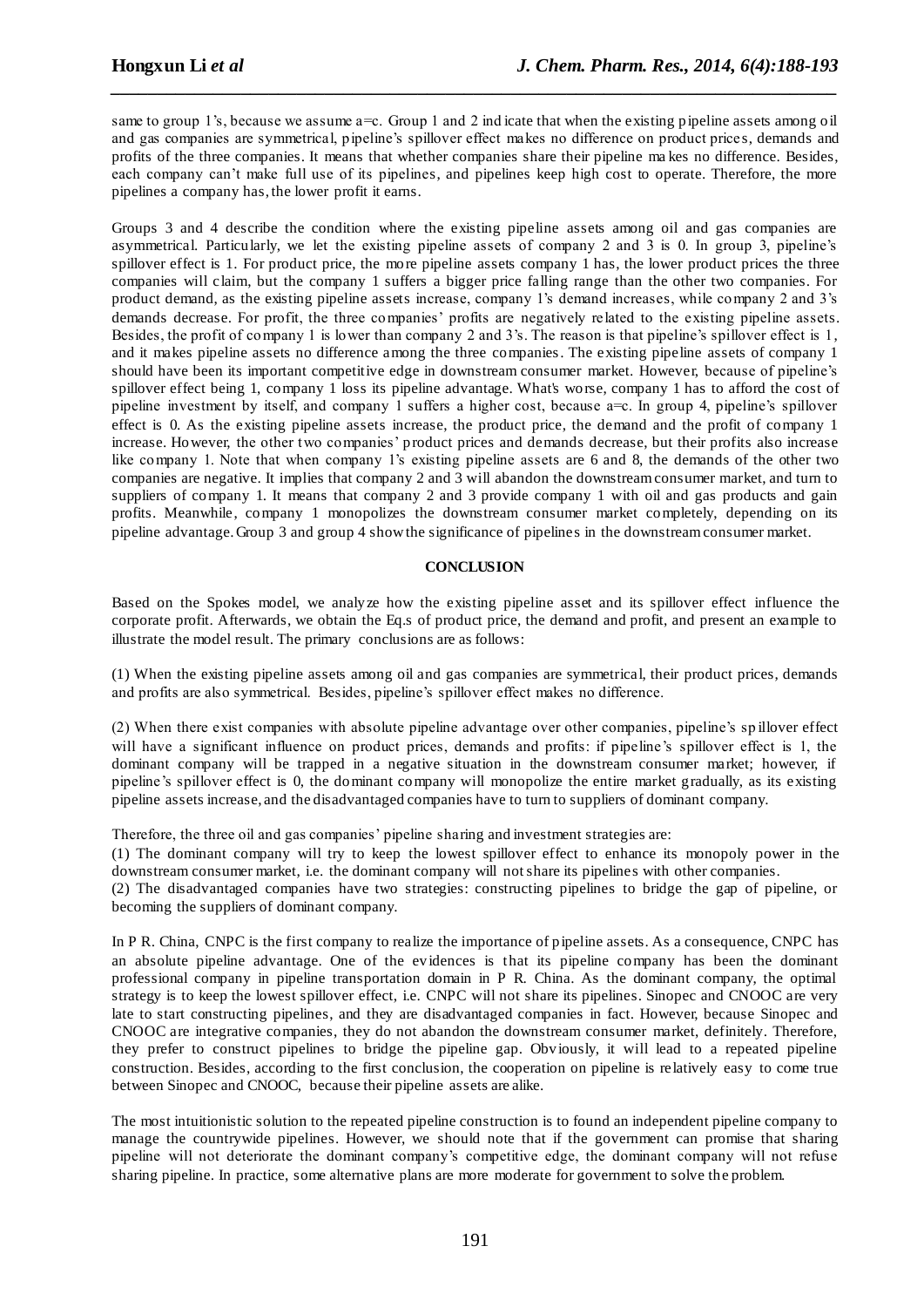(1) The government adopts a reasonable charge scheme of pipeline use fee to encourage dominant company sharing pipelines with other companies.

*\_\_\_\_\_\_\_\_\_\_\_\_\_\_\_\_\_\_\_\_\_\_\_\_\_\_\_\_\_\_\_\_\_\_\_\_\_\_\_\_\_\_\_\_\_\_\_\_\_\_\_\_\_\_\_\_\_\_\_\_\_\_\_\_\_\_\_\_\_\_\_\_\_\_\_\_\_\_*

The core problem is to design a reasonable pipeline charge scheme. Based on the model's results, the pipeline use fee is not only involving pipeline maintenance cost, but also the pipeline construction cost. In practice, we should also take the comprehensive capital cost rate, the business tax and pipeline's service life into consideration.

The mainly variables of pipeline charge scheme are, i, the company; S, the total pipeline construction cost; a, the pipeline maintenance cost's percent of the total construction cost; t, the business tax rate; r, the comprehensive capital cost rate; n, the pipeline's service life; Y, the annual pipeline use fee; b, the lease term; z, the number of lessees. Obviously, company i prefers to share its pipelines, if and only if the pipeline construction cost is less than

pipeline's leasing cost [10]. That is:  $S + a\%S \sum_{i=1}^{n} \frac{1}{(1+r)^i}$  $(1-t)$  $\sum_{i=1}^n \frac{1}{(1+r)^i} - zY(1-t) \sum_{i=1}^n \frac{1}{(1+r)^i} \leq Y \sum_{i=1}^n \frac{1}{(1+r)^i}$  $^{+}$  $-zY(1-\$  $^{+}$  $+a\% S\sum_{i=1}^{n}\frac{1}{(b-a)^{i}}-zY(1-t)\sum_{i=1}^{b}\frac{1}{(b-a)^{i}}\leq Y\sum_{i=1}^{b}$  $\sum_{i=1}^{r} (1+r)^i$ *b*  $\sum_{i=1}^{l} (1+r)^i$ *n*  $\sum_{i=1}^{n} (1+r)^{i}$   $\sum_{i=1}^{n} (1+r)^{i}$   $\sum_{i=1}^{n} (1+r)^{i}$ *Y r*  $zY(1-t$ *r*  $S + a\%S$  $\frac{1}{11}(1+r)^i$   $\sum_{i=1}^{r} (1+r)^i$   $\sum_{i=1}^{r} (1+r)^i$ 1  $\left( \mathbf{1}\right)$  $(1-t)\sum_{l=1}^{b} \frac{1}{t}$  $\left( \frac{1}{2} \right)$ % $S\sum_{i=1}^{n}\frac{1}{(1+i)^{b}}-zY(1-i)\sum_{i=1}^{b}\frac{1}{(1+i)^{c}} \leq Y\sum_{i=1}^{b}\frac{1}{(1+i)^{c}}$ . Then we have

 $(1+r)^{t}$  $|z(1-t)+1|$  $\sum_{i=1}^{\infty} \frac{1}{(1+r)^i}$  $\sum$  $\overline{a}$  $\overline{a}$  $^{+}$  $-t$ )+  $\overline{\phantom{a}}$  $\overline{\phantom{a}}$  $\mathcal{L}$  $\overline{\phantom{a}}$  $\overline{\mathcal{L}}$ ſ  $^{+}$  $^{+}$  $\geq \frac{1}{\sum_{b=1}^{b} a_b}$  $\sum_{i=1}^{l} (1+r)^i$ *n*  $\sum_{i=1}^{l} (1+r)^i$ *r*  $z(1-t)$ *S r a Y* 1 1 1  $(1-t)+1\sum_{i=1}^{b} \frac{1}{t_i}$  $\left( \frac{1}{2} \right)$  $1 + a\% \sum_{1}^{n} \frac{1}{4}$ . Based on company's historical data, all variables can work out particular values. If the

annual pipeline use fee is very low, none of the companies will construct pipelines or share pipelines. However, if the annual pipeline use fee is very high, all companies will prefer to construct pipelines by themselves. Only a reasonable and modest pipeline use fee can encourage companies to cooperate for pipelines. Therefore, a modest Y

is that 
$$
Y = \frac{\left(1 + a\% \sum_{i=1}^{n} \frac{1}{(1+r)^{i}}\right)S}{\left[z(1-t) + 1\right] \sum_{i=1}^{n} \frac{1}{(1+r)^{i}}}
$$

(2) According to the pipeline's distribution, that the government facilitates the cooperation of industry chains belonging to different companies is an effective way to solve the problem of repeated pipeline construction.

Based on group 4's analysis, the dominant company will monopolizes the downstream consumer market completely, depending on its pipeline advantage. Meanwhile, other companies will abandon the market and turn to the suppliers of the dominant company. It is a promising cooperation mode, and can reach a win-win result. Actually, this cooperation mode is a transformation of the conventional pipeline-sharing mode. A typical example is the comprehensive cooperation of Sinopec and CNOOC in natural gas market in south China. As to the pipeline assets, Sinopec is superior to CNOOC. However, CNOOC has more natural gas resources than Sinopec. Therefore, CNOOC becomes the supplier of Sinopec, and Sinopec is responsible for the market. CNOOC need not to construct pipelines and Sinopec doesn't worry about the natural gas supply. Their cooperation is not only good for themselves, but also good for customers.

(3) If the government must found an independent pipeline company, the government must protect the legitimate rights and the interests of companies which own the property right of pipeline.

The second conclusion has elucidated the important role which pipelines play for oil and gas companies in the downstream consumer market. Therefore, if the government must separate pipelines with oil and gas companies, the government should offer enough compensation to oil and gas companies. Besides, from the perspective of opportunity fair, the government should provide additional compensation to the dominant company, because the dominant company will lose its competitive edge.

In the end, we discuss the policy that the government centralizes the pipelines from oil and gas companies to an independent pipeline company, which is called 'pipeline independence' by Chinese scholars, briefly. Obviously, pipeline construction has made great progress in P R. China. However, compared with the United States and Russia, it still falls behind. Nowadays, Chinese pipeline industry is still in investment-construction stage, and needs a lot of capital. Relatively speaking, the income from pipeline investment is low, while the investment cycle is lengthy. Nonetheless, Chinese oil and gas companies still maintain a high enthusiasm to construct pipelines. They even use the profits from their upstream industries to support the pipeline construction. The reason is that companies are all firmly believe the principle that only the people who invest will benefit from their former investment. If the government allocates the pipelines to a pipeline company, then the pipeline company will be responsible for pipeline